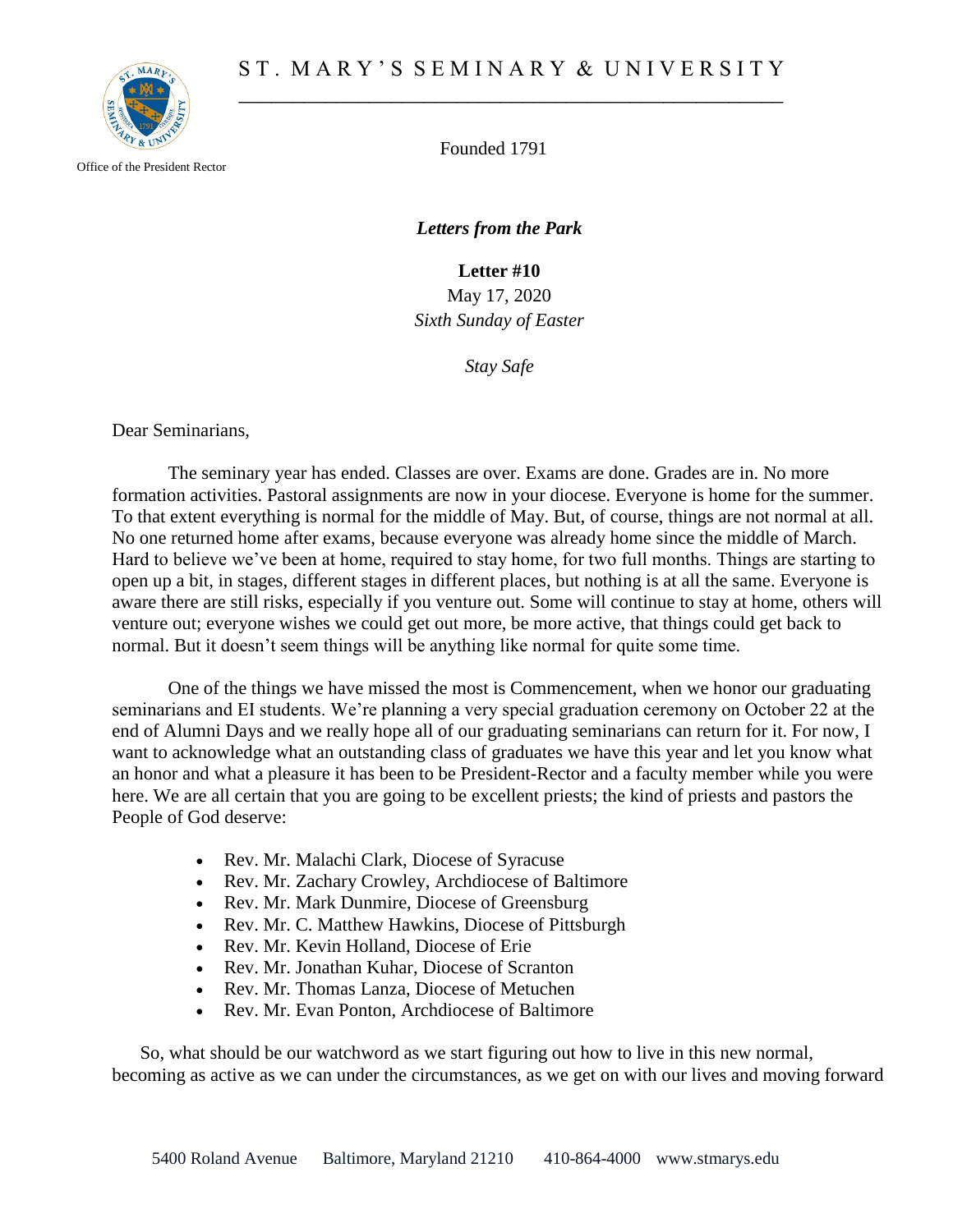with our lives, our plans, toward our goals? Those in ministry have an important role to play, not just by what we say but by what we do and how we do it. We're not just ministers, we're models. It's always been that way. Ministers are prominent in peoples' lives, and many look to us not only for wisdom and faithful preaching of the Gospel, not just for help, but for an example of how to live in the circumstances of our time. We who are in ministry ought to be conscious of that, and be careful in the example we give, even as we strive to be generous in the service we give.

I've noticed that many people are signing off "stay healthy—stay safe" in their e-mails and letters now. That seems to me like the best watchword for these times, the times we're moving into as people start venturing out: *stay safe*. Those of us who have dedicated our lives to service in the helping professions ought to venture out as we are able, but we also ought to *stay safe* so we will stay healthy, so we will be able to serve better for a longer time, for our whole lives, for full lives. It is, I believe, the particular kind of stewardship we're called to as ministers. Everyone is called to good stewardship, certainly those who are believers, those who seek to follow Him who taught us what faithful service and good stewardship really mean. All should assess honestly the aptitudes and the gifts they have been given and dedicate them to serving others. For many it's simply the ability to work hard and support their family. For some it's the aptitude for a particular profession—salesman, counselor, banker, financial advisor, businessperson, teacher. Everyone has a special gift, given for the benefit of all, that ought to be put to use to benefit others, to benefit everyone. That's stewardship. Not just good financial management, but the management of one's personal resources and giftedness to benefit others, to serve others, to build up family and the communities we live in. For Catholic and other Christian ministers it's being available to others in whatever ways they can, to provide the sacraments, to counsel, to console and to celebrate life. But it also means stay*ing safe* so we will be able to provide the sacraments and be available to so many who need our presence and our ministry.

*Staying safe* means not taking imprudent risks; not being reckless by disregarding known risks. I pointed out in an earlier letter that St. Charles Borromeo was quite prudent during the plague in Milan in the late  $16<sup>th</sup>$  century. He continued to minister, but in creative ways; to be present and encourage the priests of his diocese to be present to those in need of ministry, but in ways that were prudent; in ways that modelled how to *stay safe*, *as safe as possible*, while being available in ways suited to the times. That's what we need to do now. And that's not just for ministers, it's for everyone. Ministers need to model what it means to *stay safe*; everyone needs to *stay safe*. That's what we're figuring out now at St. Mary's so we'll be ready to re-open and welcome everyone back in August. We fully intend to open the seminary year with everyone back in August, and God-willing that's what we'll be able to do.

This will be my last *Letter from the Park*. Summer has arrived, everyone's home, and we have all the summer work we normally have to do, although it's a little slow-going working at a distance. Hopefully everyone at St. Mary's will be able to work onsite soon, following safe practices. Our enrollment is looking very, very good for next year, so we have a lot to do to get ready. Hopefully the numbers we're seeing now will pan out. We have many challenges to figure out, because we know we're going to have to do a lot of things differently in light of the risks presented by the virus, so we want to make sure we are doing everything safely—but we are going to do what we need to do to continue the education and formation of seminarians and our other students.

I've enjoyed writing these letters. I hope they've given you something to think about, something helpful in your formation or simply in getting through this emergency. The whole purpose has been to